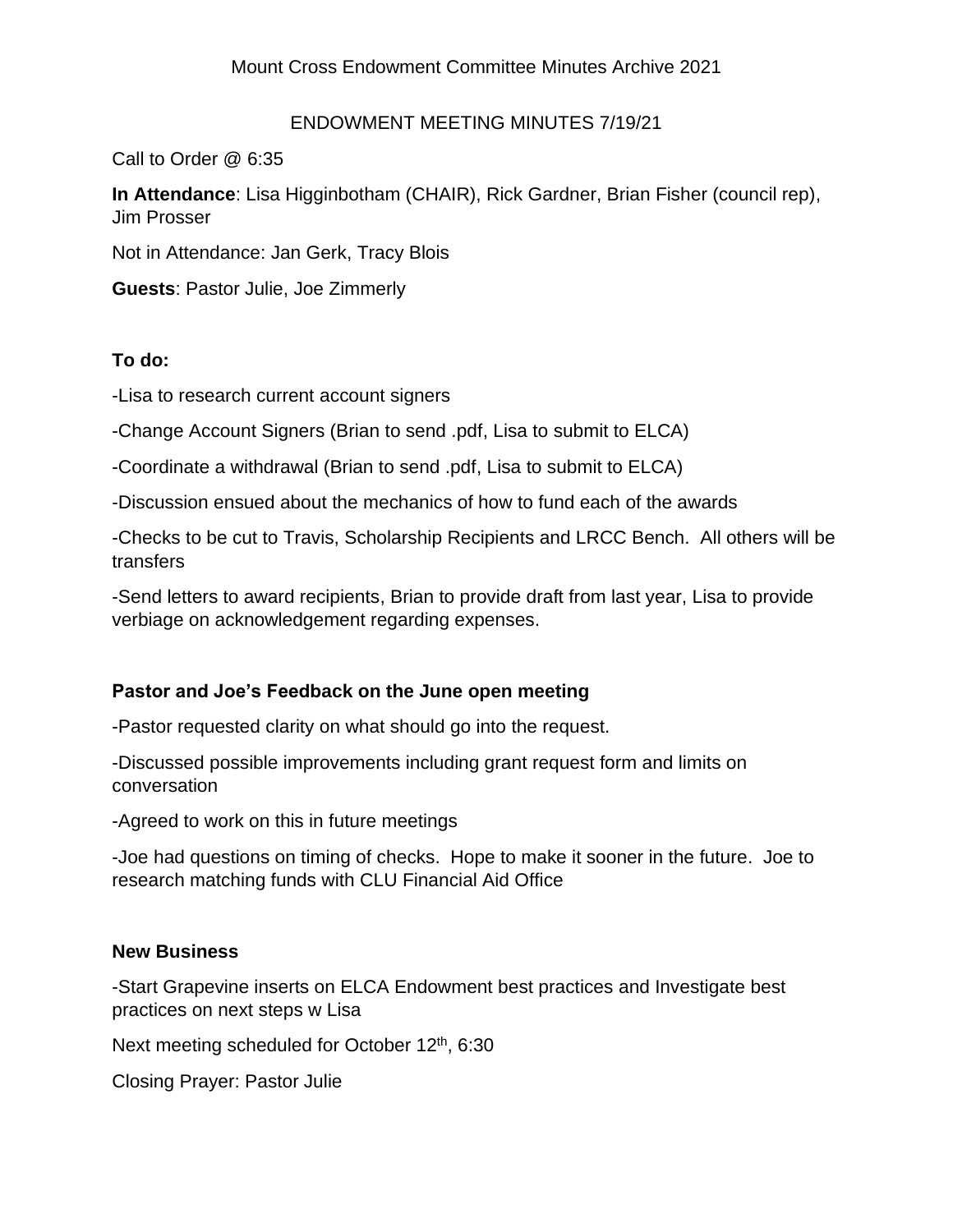Meeting Concluded: 8:00

Respectfully Submitted

Brian Fisher

# **May 24, 2021 Endowment Committee Meeting Minutes**

## *6:30pm via zoom*

In Attendance

- o Lisa Higginbotham (chair)
- o James Prosser
- o Rick Gardener
- o Brian Fisher (church council liaison)
- o Tracy Blois
- o Jan Gerk

# AGENDA ITEMS, NOTES, AND ACTIONS

- 1. Debrief May 16 Meeting with Endowment Request presentations
	- a. Discussed 3 learnings / follow ups for next year's process
		- i. Need to implement a more formal process
			- 1. Limit presentations to allotted 3 minutes
			- 2. Next year will utilize a scholarship application form and grant application form (simplified version of what Lisa has sent previously)
			- 3. Implement a grants tracking and grant tracking modification process (Lisa will make a simple grant modification form)
		- ii. Integrate Pastor Julie into the committee and meet with Pastor Julie in advance to discuss request
- 2. Finalize recommended distribution of the 2021 funds
	- a. Brian will send final spreadsheet to committee with following notes:
		- i. #3: \$400 in support of Mt Cross Lending Library to be operated and monitored by Peace and Justice Committee
		- ii. #5: \$2500 stipend for continuation of Cecilia's diaconal work to develop a senior adult ministry rooted at Mt Cross
		- iii. #7: will need to be funded out of operating budget beyond this fiscal year
	- b. Final amount totals the \$21,328 amount to be dispersed
	- c. Includes \$222 to pastor discretionary fund for additional balance
- 3. Next steps: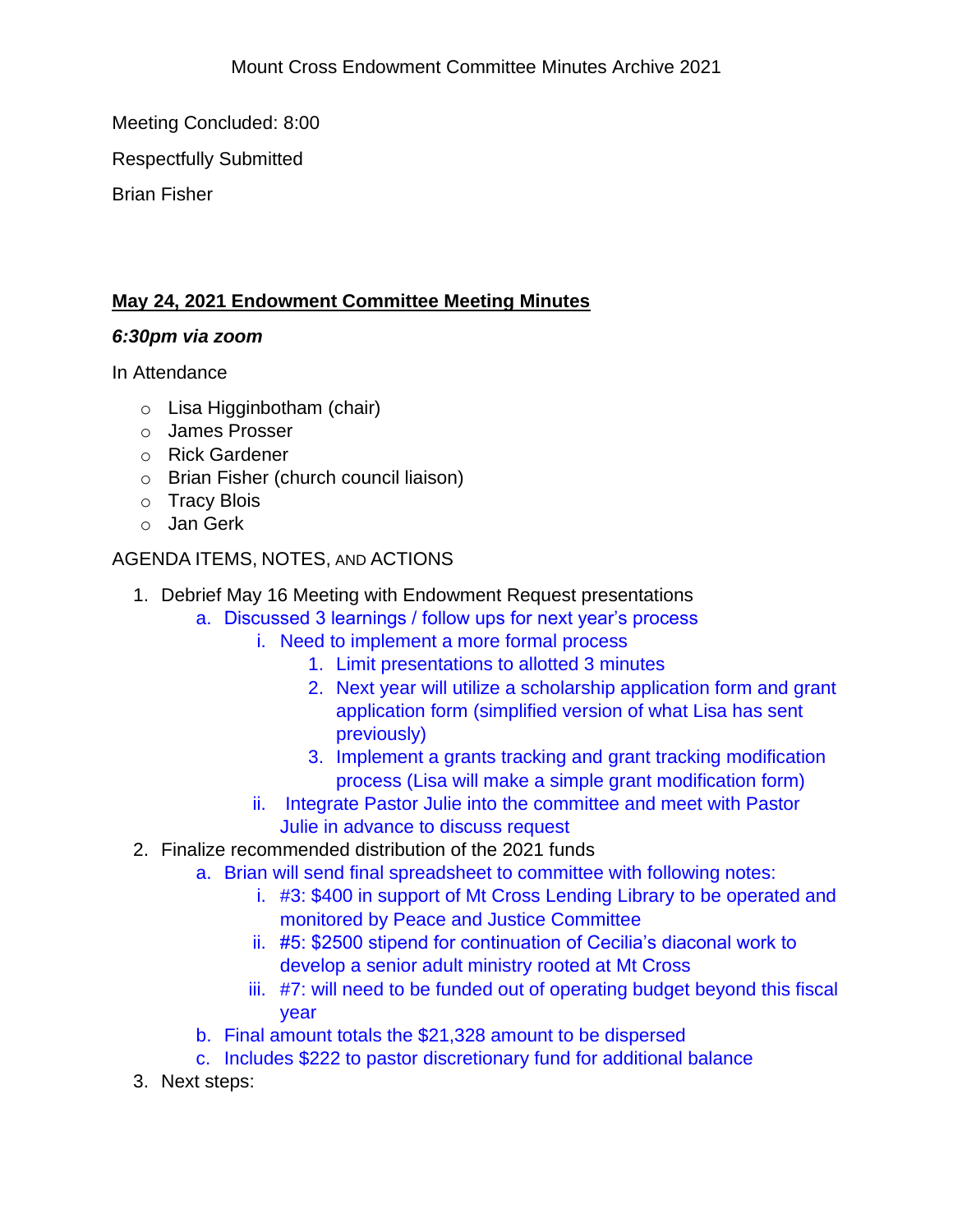- a. Brian will send final spreadsheet to committee and present at June 22 church council
- b. Lisa will send notification letters to recipients of endowment funds, including a statement about tracking grants and grant modification form (Brian will send last year's letter as starting point)
- 4. Approval of minutes
	- a. Brian will make one revision to May 16 meeting minutes and circulate for approval via email
- 5. Next meeting
	- a. July 22 at 6:30pm
		- i. Lisa will invite Pastor Julie
		- ii. Topics to discuss: grant application form, grant modification form, next year's process and check-in on audit committee recommendation next steps
- 6. Adjourned at 7:45pm

## ENDOWMENT MEETING MINUTES 5/16/2021

Call to Order @ 12:30

**In Attendance**: Lisa Higginbotham (CHAIR), Jan Gerk, Rick Gardner, Jim Prosser, Brian Fisher (council rep)

**Guests**: Pastor Julie, Cecilia Jackson, Susan Prosser

**Open w/ Prayer**: Pastor Julie

Approved minutes from last meeting

Open Session Presentations

- Cecilia Jackson: Diaconal Ministry Adult \$5000 requested
- Pastor Julie on behalf of Travis Davis \$4000 requested
- Pastor Julie on behalf of Tech Intern Program \$3000 requested
- Susan Prosser Volunteer Coordinator Position \$1800 requested

Submitted by video

• Camp improvements for LRCC \$980 requested

Submitted in writing for Consideration

- Camp Scholarships Joe Zimmerly \$1500 requested
- Bill Stoll: Peace and Justice Library \$400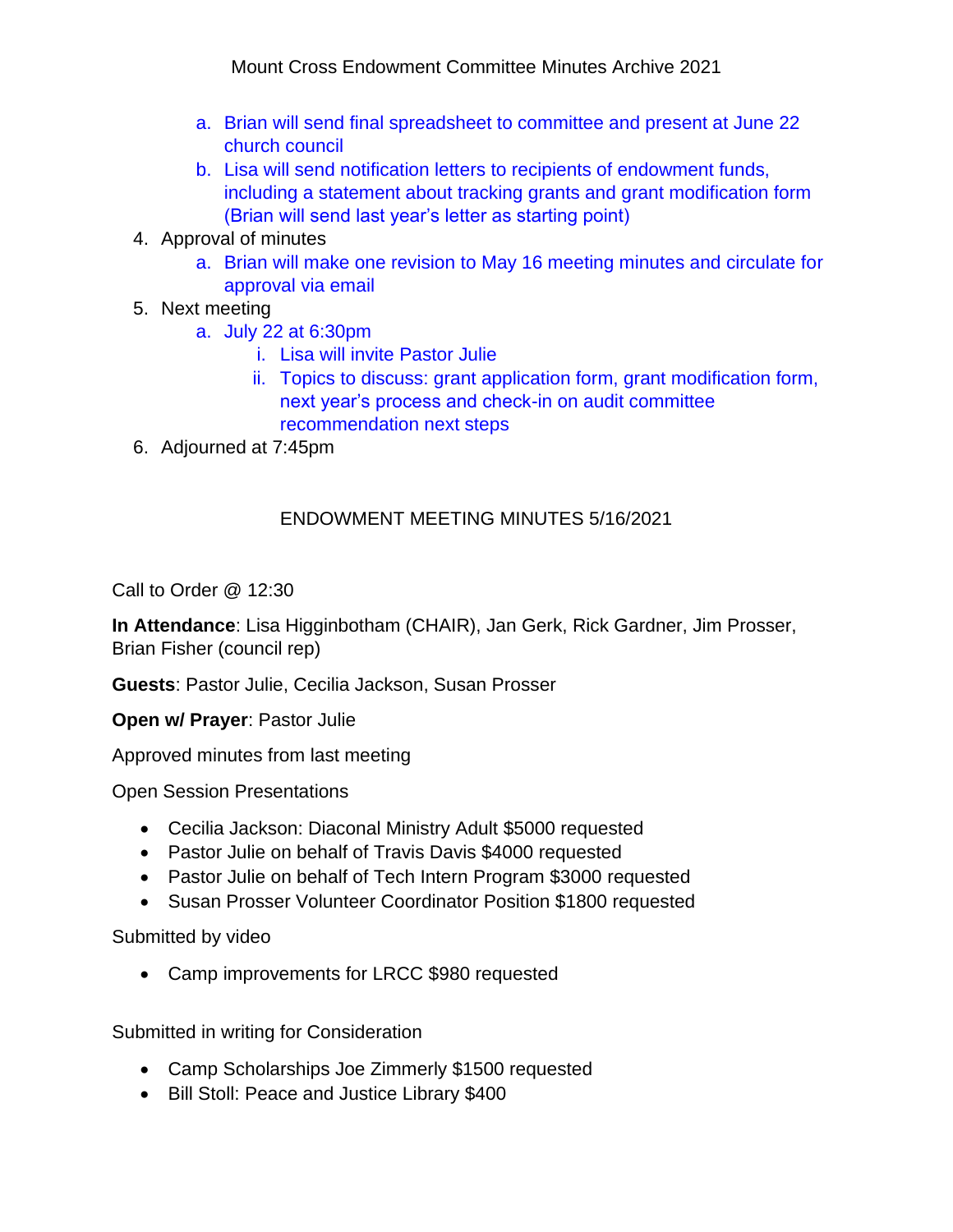- Melissa Henry: School kit shipping \$500
- Quilters Committee: shipping \$200
- Scholarship Applications: Ben Fisher, Landon Stouch, Andrew Johnson, Maddie Laskey

Questions & Follow Up

- Rick to follow up on what is in the camp scholarship fund?
- Rick to follow up w/ treasurer are there any other unspent balances from LY?
- How do we support the peace and justice library so that it is open for all perspectives?
	- o OK to support the Peace and Justice committee for outreach
- Is the expectation that endowment funds staff?
	- o Volunteer Coordinator?
	- o Tech Intern Stipend?
- Need to develop college scholarship application to formalize process? Rick to provide template
- Will Travis qualify for ELCA Federal Chaplaincy Scholarship?
- Jim to follow up w/ Pastor Julie on Bill Dawson stipend and Tech committee request

Next meeting Monday May 24<sup>th</sup>, 6:30

Meeting Concluded 3:20

Respectfully Submitted

Brian Fisher

# **March 22, 2021 Endowment Committee Meeting Minutes**

In Attendance

- o Lisa Higginbotham
- o James Prosser
- o Rick Gardener
- o Brian Fisher
- o Tracy Blois
- o Jan Gerk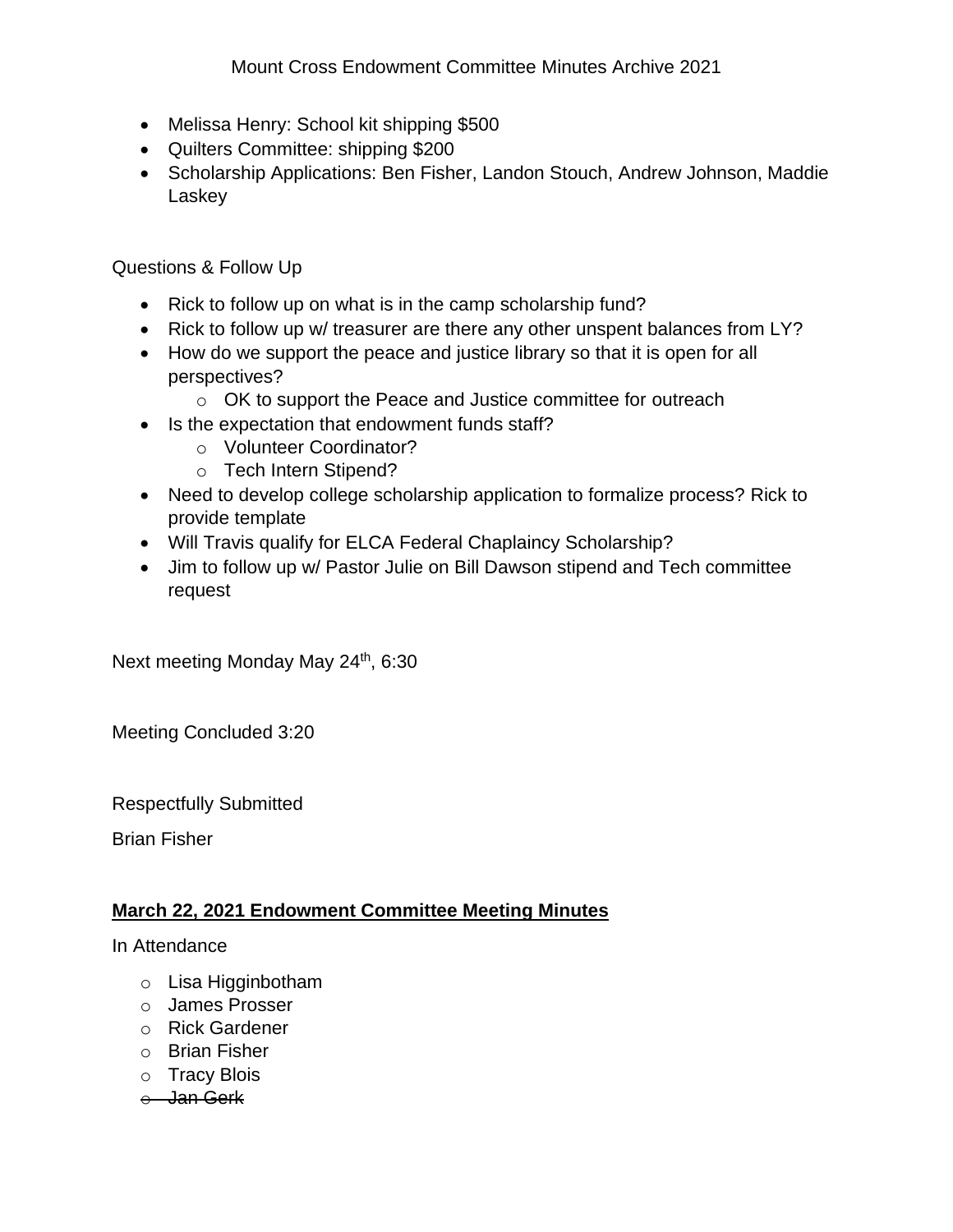### AGENDA ITEMS, NOTES, AND ACTIONS

- 1. Thank you to those currently serving and returning to the Endowment Committee. Welcome back Rick Gardner.
- 2. Elections 2021
	- a. Lisa was elected to be the 2021 Chair thank you, Lisa!
	- b. Tracy will be the recording secretary (will capture action items each meeting and send out via Google docs if that's okay).
- 3. Changes to authorized signatories need to be made.
	- a. Jim will stay as a signatory
	- b. Rick will be added as 2nd signatory to replace Nils
	- c. Tracy will be added as a back-up signatory
- 4. Brian Fisher: Grant and scholarship requests will be in by the 19<sup>th</sup>. We will send them out prior to our next meeting for deliberation. Proposed meeting day in May.
	- a. Brian will send the details to Carol for inclusion in church communications (bulletin, newsletter, emails)
- 5. Jim Prosser- Audit recommendations. As Jim audits the endowment , he finds some gap in process.
	- *a. Notice to the EC of contributions received for the Endowment Fund (EF);*

*b. Ensure that gifts in excess of \$250 to the EF are acknowledged in writing and, if appropriate, "Thank You" cards are sent (by Pastor);*

- *c. All contributions to the EF are timely deposited into the "in process" account;*
- *d. Monthly balance of the "in process" account provided to EC;*
- *e. Notice to the EC of all amounts sent to ELCA for deposit into EF;*

*f. Regarding the annual EC grants of the income of the EF, the Treasurer should work with his staff to provide for tracking of the use of grant dollars and advise the EC at the end of the calendar year the amount of any unspent grant (so that the EC can determine whether or not to have the remaining balance remitted to EC control or remain available to the grantee). For instance, the Technology Committee received a grant of \$5000 to purchase certain equipment. Did the Tech Committee spend all of the grant money for that purpose? Is there any remaining funds from the grant?*

- 1. Committee agrees with the recommendation
- 2. EC agrees with the recommendation to review a report of how the EC grants were used at the end of the calendar year with the objective to discuss and re-guide unused funds
- 3. Some congregations use an accountability form
	- a. Action: Lisa will share an example